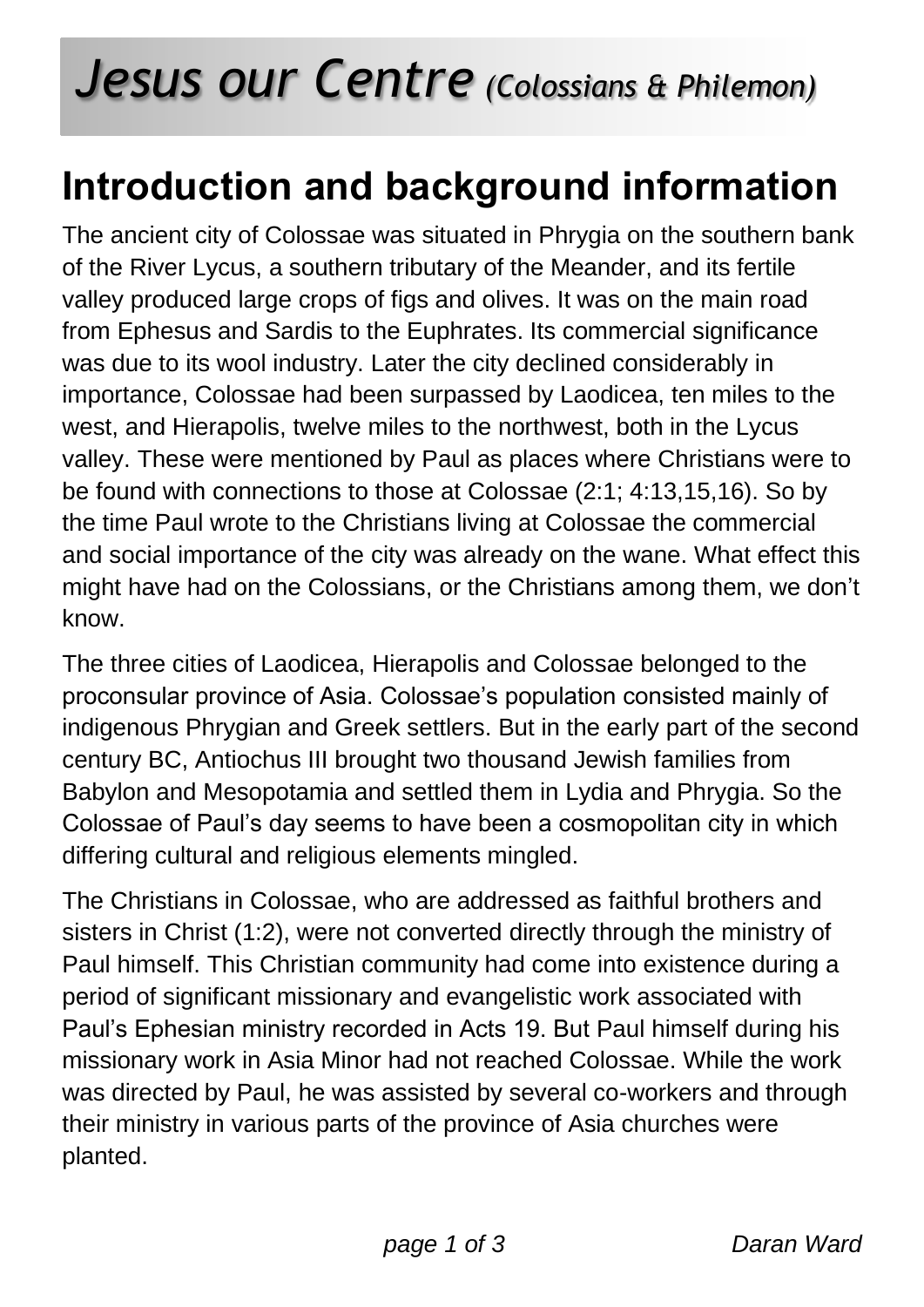## *Growth Group Notes Spring 2022*



Among these churches planted in the province of Asia were the congregations at Colossae, Laodicea and Hierapolis. The only information we have about the beginnings of these Christian communities come from inferences in the letter, in particular the references to Epaphras (1:7,8; 4:12,13) that the congregations founded in these three cities were the fruit of his evangelistic efforts. He was a native of Colossae, described as "one of you" (4:12) through whom the Colossians had learned the truth of the gospel (1:7). He was engaged in the same struggle for the gospel as was Paul (4:13). High tributes are paid to him by Paul: he is called "our dear fellow servant" and "a faithful minister of Christ" who was Paul's representative ("on our behalf") in Colossae (1:7). The readers/hearers of this letter should be in no doubt that the "truth" had faithfully been taught to them by Epaphras.

Epaphras went to visit Paul and, either voluntarily or because of his arrest by the authorities, had shared in his imprisonment (Philemon 23). So he was not free to return to the congregation when Paul's letter was sent. Instead it was entrusted to Tychicus (4:7-8) who was commissioned also to bring news of Paul's experiences in prison. No doubt the church would also wish to hear some encouraging news about Epaphras, their leader, especially as he would not be returning with Tychicus and Onesimus (4:9). Other members of the church included Philemon and his family (Philemon 1,2) and Philemon's runaway slave Onesimus (4:9; Philemon 11).

The world of the Colossians was in many ways like ours: they lived in a time of peace in the Roman empire with a stable economy, good communications and adequate food supplies. And yet people were dissatisfied and searched for the meaning of life. They turned to the ancient Greek and Roman mystery religions seeking a profound spiritual experience that might earn them some form of afterlife. In one extreme example a Jewish lady who was both honorary ruler of the synagogue and priestess of the imperial cult! Today we might equate that to experimentation in alternative spirituality.